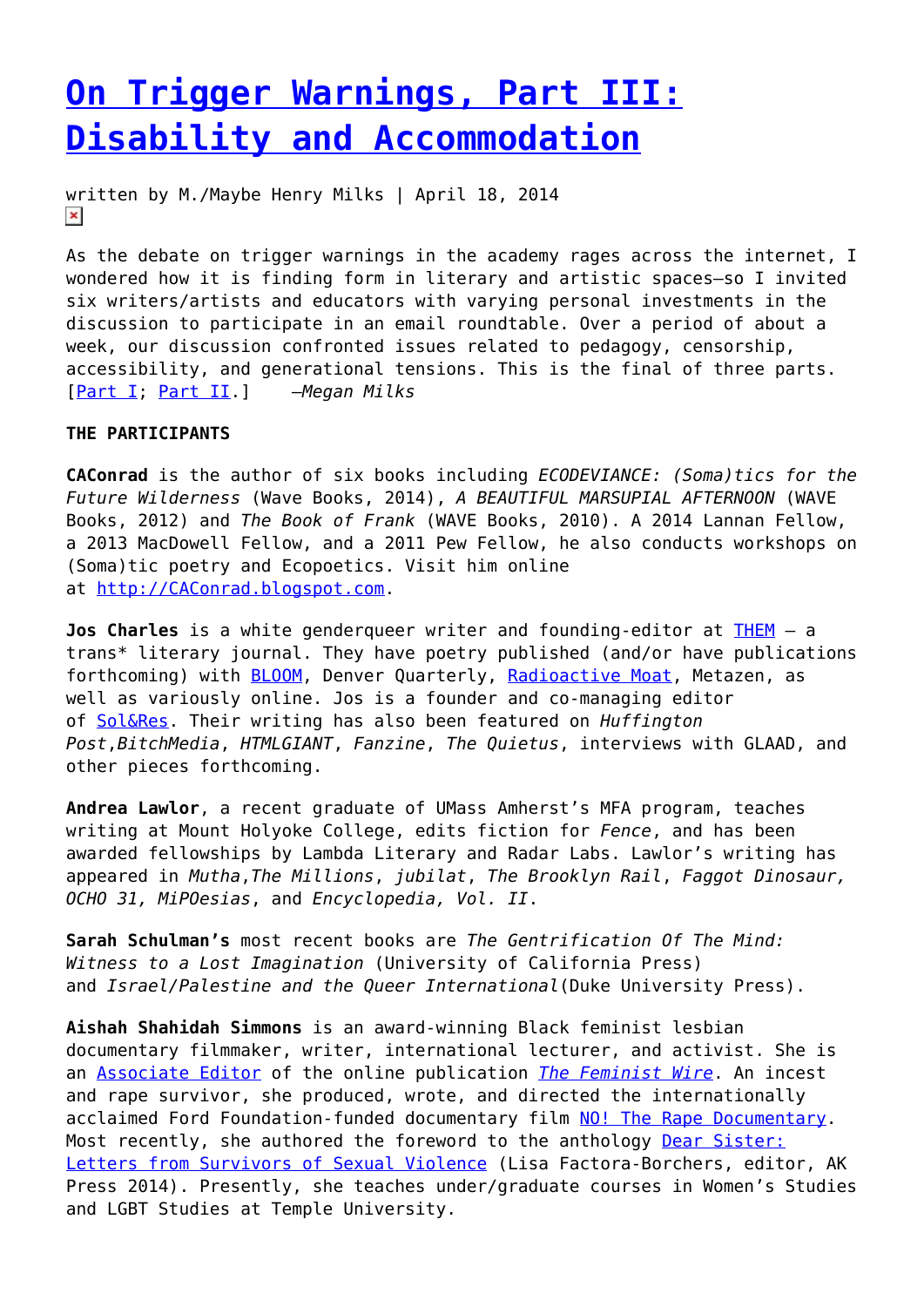**Anna Joy Springer** is a prose writer and visual artist who makes grotesques – creating hybrid texts that combine sacred and profane elements to evoke intensely embodied conceptual-emotional experiences in readers. Formerly a singer in the Bay Area bands, Blatz, The Gr'ups, and Cypher in the Snow, Anna Joy has toured the United States and Europe being a wild feminist punk performer, and she has also toured with the all-women spoken word extravaganza, Sister Spit. She is author of the illustrated novella *The Birdwisher* (Birds of Lace) and *The Vicious Red Relic, Love* (Jaded Ibis). She now teaches writing at UC San Diego.

**MEGAN MILKS: [An editorial published \[recently\] in the LA Times](http://www.latimes.com/opinion/editorials/la-ed-trigger-warnings-20140331,0,6700908.story#axzz2xUYBLKK2) argues against UC-Santa Barbara students' resolution for mandatory trigger warnings, reasoning: "Trigger warnings are part of a campus culture that is increasingly overprotective and hypersensitive in its efforts to ensure that no student is ever offended or made to feel uncomfortable."**

–

**While I'm not sure I would support any kind of mandatory policy on using trigger warnings in courses, what troubles me about this editorial and many other media reports I've seen on these issues is a level of condescension towards students based on how "overprotected" they are, or mocking their entitlement to that kind of "over"protection. This kind of response is troubling to me because it does not recognize the ways in which students are working to collaborate and powershare in their education—which seems pretty awesome, and one of the goals of a critical pedagogy.**

**On the other hand, I can see how it's tied to anxieties within the academy surrounding students becoming consumers, etc. as well as so many recent threats to academic freedom—for example, [legislators cutting the budgets of](http://www.huffingtonpost.com/2014/02/20/south-carolina-colleges-lgbt-books_n_4825489.html) [colleges teaching LGBTQ-related content](http://www.huffingtonpost.com/2014/02/20/south-carolina-colleges-lgbt-books_n_4825489.html) (in South Carolina), [the canceling of](http://thearabdailynews.com/2014/03/25/columbia-college-cancels-professors-class-showing-oscar-nominated-film-5-broken-cameras/) [a class on the basis of a student's accusation of pro-Palestinian bias](http://thearabdailynews.com/2014/03/25/columbia-college-cancels-professors-class-showing-oscar-nominated-film-5-broken-cameras/) (at Columbia College in Chicago). As many of you have articulated, the debate on trigger warnings in the academy hits on much larger issues related to academic freedom and artistic censorship, and most of the pushback has been based on that kind of framing.** 

**But what happens when we frame trigger warnings as a disability issue, and their usage as a form of accommodation and/or an accessibility tool? How might that protect both students and educators? What other problems does it bring up?**

**JOS CHARLES:** To address the [question of disability], absolutely, mental ability is an ability issue; mental access is an accessibility issue. Regardless of if trigger warnings are de facto the way to do things, they are at least *one way* to account for folks with PTSD, autism, panic 'disorder', social anxiety, etc. In other words, to not account for them in *some way* is to deny institutional access (to the academy, to formal education, to poetry, to language, etc) to a group of underprivileged folks based on their perceived mental status–a status that largely depends on and is defined by these institutions. It's hard not to see being denied the ability to attend a poetry reading, read at a poetry reading, particularly when tied to the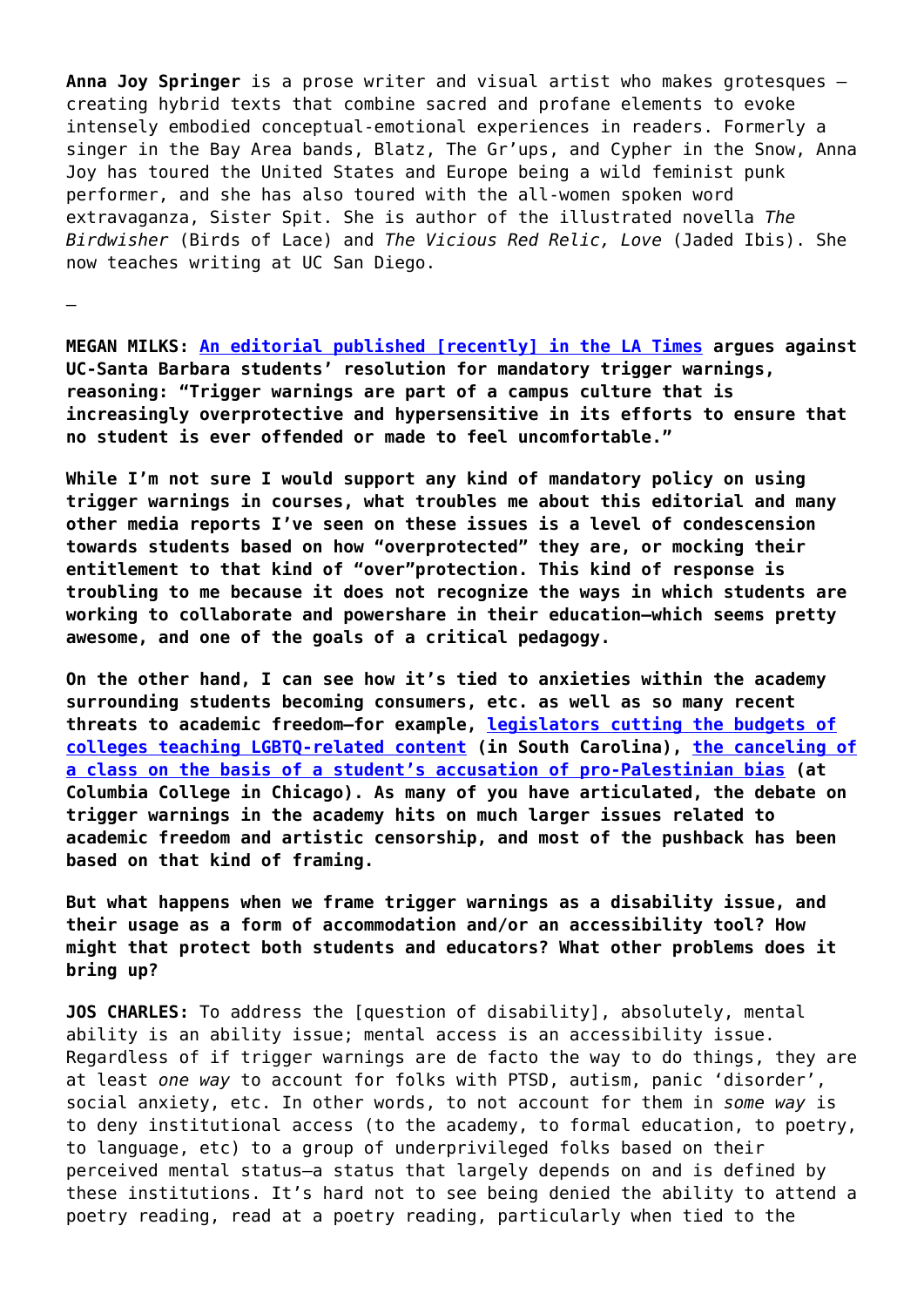academy, however small this might seem, as being part of a broader pathologizing, denying of health care, theorizing, and institutionalizing of people with mental health issues (by those without them). Although I don't think anyone has expressed such a point of view in this conversation, that's what the 'well just don't attend poetry readings / classes or suck it up' mentality fosters.

**SARAH SCHULMAN:** One thing I am learning from this discussion is that there are at least three distinct realms of discourse (experience, action, understanding) with some overlap. There are:

1.Perpetrators. People who feel either A. compelled or B. entitled (based on whether they are deprived or privileged) to violate, control and destroy other people.

2. Victims/Survivors. The objects of their actions, who experience Trauma as a consequence of being violated, controlled and severely undermined.

3. People who victims/survivors act out their pain on, in the present, but who did not cause the pain. And we understand that the mechanism for this process of projection, is Triggering.

Of course there is a similarity between #3 and #1A. People whose trauma is imposed by others, but who have not been able to resolve it to the point where they can fully differentiate between the past and the present, can themselves cause a lot of pain and destruction. Enough, in fact, to negatively change new lives for the worse.

So, the question is, are Trigger Warnings part of the Victim/Survivor resolving their pain, and coming into awareness that being reminded of the past, does not mean one is being endangered in the present?

OR

Are Trigger Warnings part of the cycle of Control, where unresolved trauma should be recirculated in attempts to control other people, in order to feel safe, even though the danger is a projection from the past?

And Jos adds the question of projections of fear that is rooted in the biological that is not a result of trauma. Which others suggest could be under a disability category and subject to a different kind of discussion.

I have just written a 4,000 word piece on HIV Criminalization in Canada, where people with HIV are being jailed for nondisclosure to sexual partners, even if they used a condom and no one was infected. The government that once advocated "safe sex" which emphasized mutual responsibility and communication between partners, has now removed responsibility from negatives and replaced it with the concept that they have been criminally wronged. They have capitalized on the triggering or anxiety and fear of HIV, and guilt over possibly having participated in unprotected or anonymous sex, or simply sex at all – to victimize HIV positive people.

In my view the goal of being a conscious and ethical person is to treat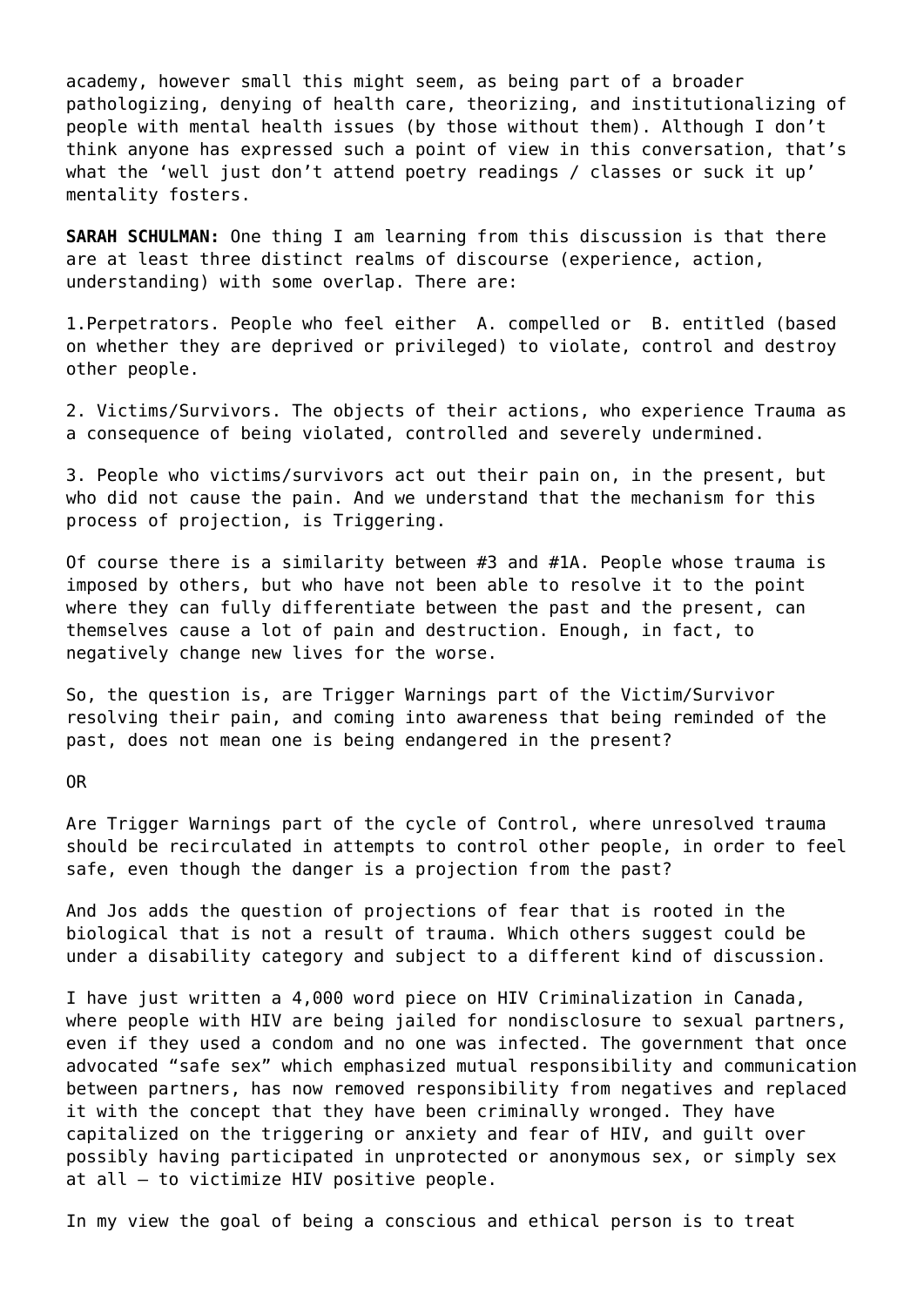others as they deserve to be treated. This means striving for full awareness that feeling endangered may not mean that one is in danger, but can, in fact, make one very dangerous to others. Treating people in the present based on experiences in the past that they did not cause, is the definition of injustice. And yet this happens because of understandable but unconscious reasons. The goal, then, is not to continue the cycle of unjustified control, but instead to create a social standard and social responsibility that emphasizes awareness.

The transformation into a conscious, accountable and healing culture requires all of us to have an openness about differentiating real danger and projected danger. If we discuss this with each other with casual grace, it will cease to be viewed as stigmatizing and become a common sense practice.

**ANDREA LAWLOR:** Sarah, I'm not sure I understand what you mean when you say you've "learned" that there are "at least three distinct realms of discourse (experience, action, understanding)," so forgive me if I've misunderstood something important. What I'd like to talk about—and respectfully take issue with—is your formulation and description of the three types of actors ("perpetrators," "victims/survivors," and "people who victims/survivors act out their pain on, in the present who did not cause their pain").

First off, I notice, with disappointment, that you've identified categories #1 and #3 as "people" and category #2 as "objects." This to me is strangely disrespectful at best, and at worst, a reinscription of a victim-blaming culture on the body of the survivor. Survivors are people, not objects. This is a reason to say "survivor" and not "victim" — we acknowledge and respect the agency of the person.

Second, I'm confused by your implied assertion that these categories are discrete. What we know of the cycle of violence is that perpetrators were often violated themselves, for one thing. If I accepted these categories as useful I'd have to insist on their permeability. I certainly wouldn't insist that perpetrators are "survivors," a word historically claimed as a political identity by people who've been sexually assaulted, which does imply some sense of agency and self-knowledge—a breaking out of the cycle.

Third, I wonder why you insist on centering the experience of your third category. What is at stake for you in focusing NOT on people recovering from trauma but instead on people whom you distinguish from them, and thus I must read as NOT "victims/survivors." Perhaps I should ask why you see the third category as so distinct. It seems to me you're actually talking about the cycle of violence—people with a history of trauma (perpetrator/victims) hurting other people (victims/survivors). What do we gain from positing these "outside" people, this third category? It seems to me that the effect of this breakdown is to keep people separate, rather than to open up possibilities for solidarity and healing.

Fourth, I was very surprised to see the connection you made between criminalization of people with HIV in Canada and some survivors' desire for trigger warnings. I don't think anyone here has advocated for a legislative action around "trigger warnings," and survivors (even organized survivors)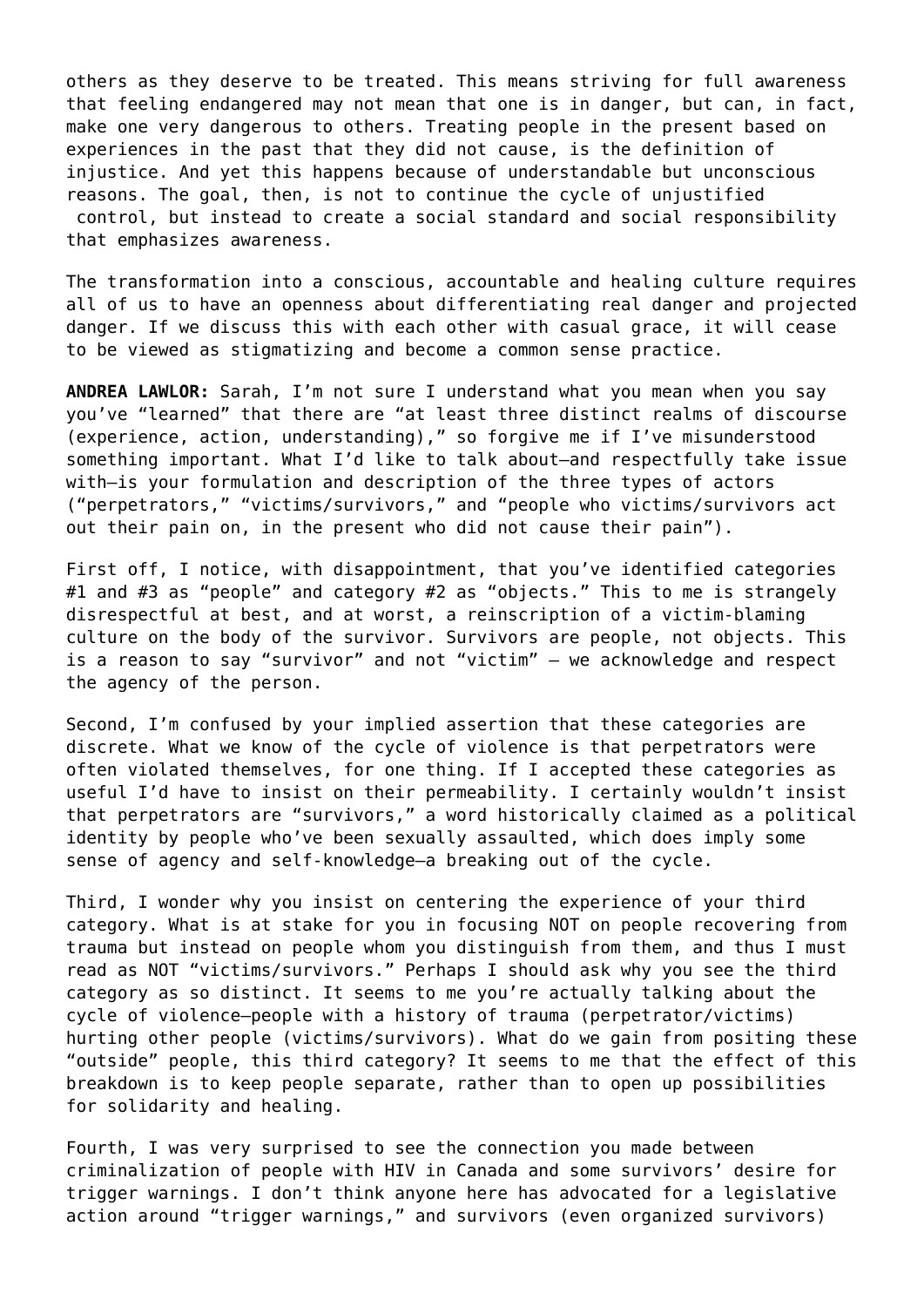hardly have the institutional power of a national government. This is a false analogy. If anything, I think your centering of your third category creates an image of survivors as "Typhoid Marys" (yes, I know her history but I mean this as an idea circulating in the culture, not a fact) spreading trauma about like a contagion. As with the historical Mary Mallon, it's a little more complicated. To be blunt: I see people living with trauma as having much more in common with—and common cause with—people living with other chronic conditions, like HIV.

I \*would\* like us to think about Megan's provocation to at least consider trigger warnings as a disability issue—if we accept that trauma is real, why WOULDN'T we want to accommodate the needs of those living with trauma, when possible?

**SARAH SCHULMAN:** In my view, if a violated person acts out by hurting others, they are not really "survivors." So, I used both terms. In my book *TIES THAT BIND: Familial Homophobia and Its Consequences*, I actively use the word "victim" to define people on the receiving end of familial homophobia and provide a long explanation – so I don't have the same ideology about that word that you do.

I am not calling people "objects" in a dehumanizing way. I'm saying that if you act out on me, I am the object of your misplaced rage. It's a grammatical term.

Regarding the circular system, we are expressing similar perceptions, but with different words.

Maybe this will clarify:

Trigger warnings, like hate speech legislation, HIV criminalization (which is a speech-based event, in which people are incarcerated for not disclosing their HIV status to sex partners), or forms of shunning: refusing to communicate, excluding people from conversation, censorship, all these restraints on speech etc- these are large and small actions in public and private space that are united on a continuum of one person controlling another from a place of anxiety. Some of these are institutionalized, rooted in policy and law and some are destructive but socially condoned cultural practices. They share the ideology that group A is being harmed by group B's speech. That group B's speech is more than group A can take. And therefore group A should not have to hear it.

The specific argument about trigger warnings is that what exempts people from free exchange and expression of ideas, is that they have had traumatic experiences that are reawakened in unbearable ways by hearing these words. And somehow, classrooms, books, films, and conversation are the arenas where these exemptions are demanded, even though these are not the realms in which trauma usually originates. Most trauma that transcends normative uncomfortable or difficult experience is physical, or the observation of physical violation. In cases where it is psychologically rooted, there is often an element of fear of physical violence.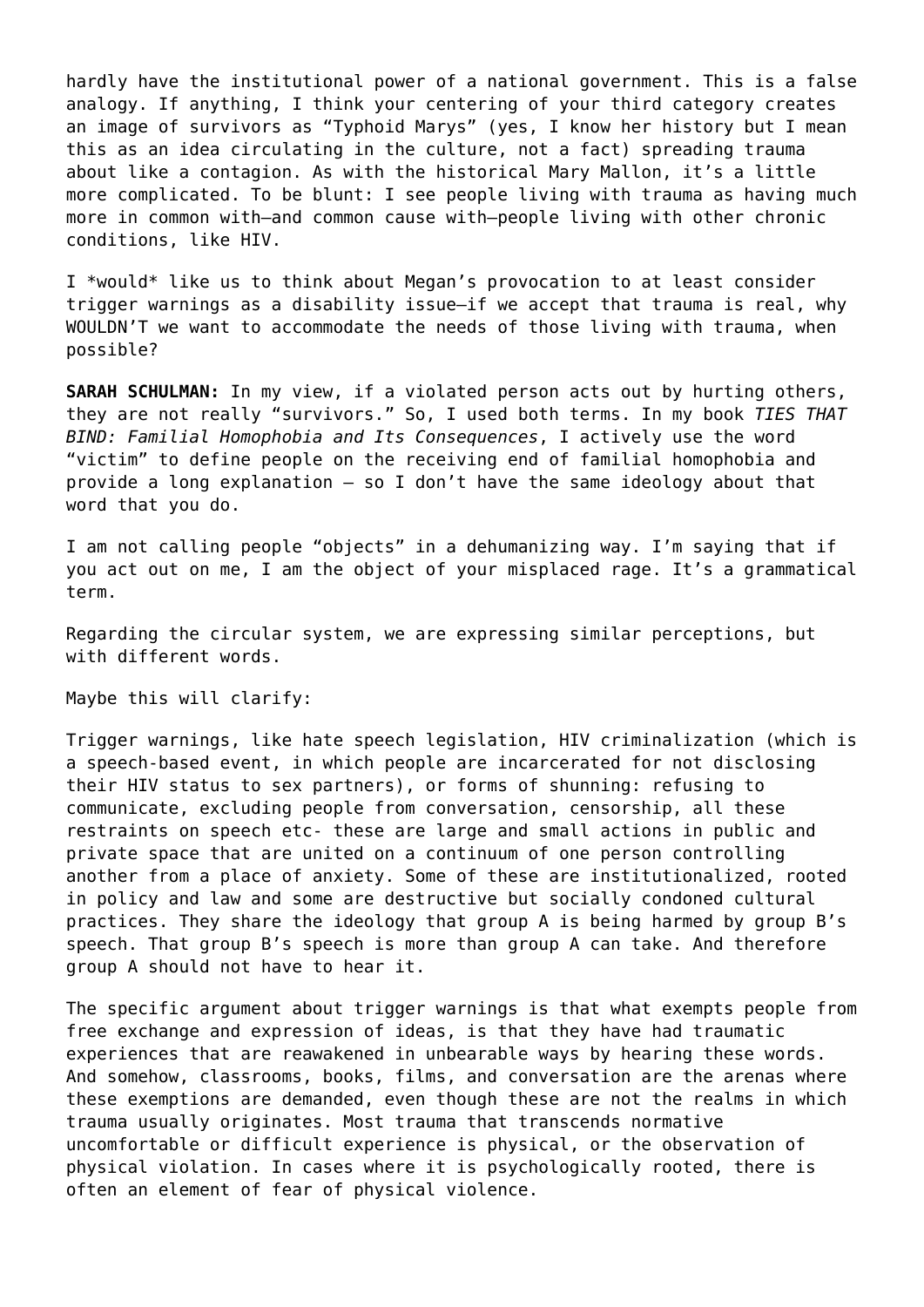Therefore the attempt to control what other people say, and whether or not it can be heard- is misplaced, because conversation, exchange and confrontation with ideas produces awareness. Hearing ideas and engaging ideas helps articulate exactly what we are afraid of, the roots of those fears, and whether or not they are actual in the present, or simply consequences of the past. Differentiating between these two is essential to leading a just life. Israel/Palestine is a prime example of past anxieties being played out in an attempt to control, based in historic experiences, now being justified to hurt people who have nothing to do with the original pain. The goal is healing instead of reaction. And controlling who is allowed to speak (ie who is going to be heard) is not a mode of healing. It's an anxious reaction that restricts information.

Awareness is actually the antidote to anxiety, not the cause.

**ANNA JOY SPRINGER:** One response [to the question of disability] is: If I live with trauma and someone in my audience lives with trauma, is there a way to meet both of our needs, and if not, when is it responsible to accommodate my own needs versus theirs? I work with lots of students whose terror may be activated in my presence. Some of these people may have developmental trauma disorder, and some may be veterans, religious devotees, social conservatives, refugees or the children of refugees. Is there a basic stance that can attempt to address even contradictory or unpredictable needs, and to what extent is my attempt to manage everyone's needs another manifestation of my own "disorder"?

Another, maybe more practical response is: If PTSD and DTD activists (and others currently diagnosed with, for lack of a better way to get treatment, other "disorders") are able to get their symptoms and manifestations recognized as a "disability" rather than a "disorder," the experts at disability offices will educate us on how best to meet their special, sometimes highly individual needs. Right now this office requires that students with disabilities bring their diagnosis to a person who can help them get their personal needs met while they earn their degree. Some of these students require assistants and some require more time for tests and assignments, while others may need to have a seat near the door if they have digestive issues. Some students with symptoms that seem to fit a particular officially designated disability do not choose to get institutional treatment for it through the university. When I receive a note from the disability office, I do not learn the student's diagnosis. I instead get instructions on what sort of accommodations will allow the student to handle the rigors of the class.

Since PTSD is recognized as a true "disorder" by the most recent DSM, but DTD is not yet recognized as a disorder (and these categories seem still to be divided by gender, unfortunately), I suspect offices of disabilities will need to look into best practices for addressing the needs of students with PTSD, especially as there may be more veterans pursuing degrees if they return from war zones. I am very curious about whether these best practices will include requests for instructors to include trigger warnings in their syllabi or before lectures. It's possible that some people with PTSD may have other sorts of accommodation needs based on their own particular symptoms and